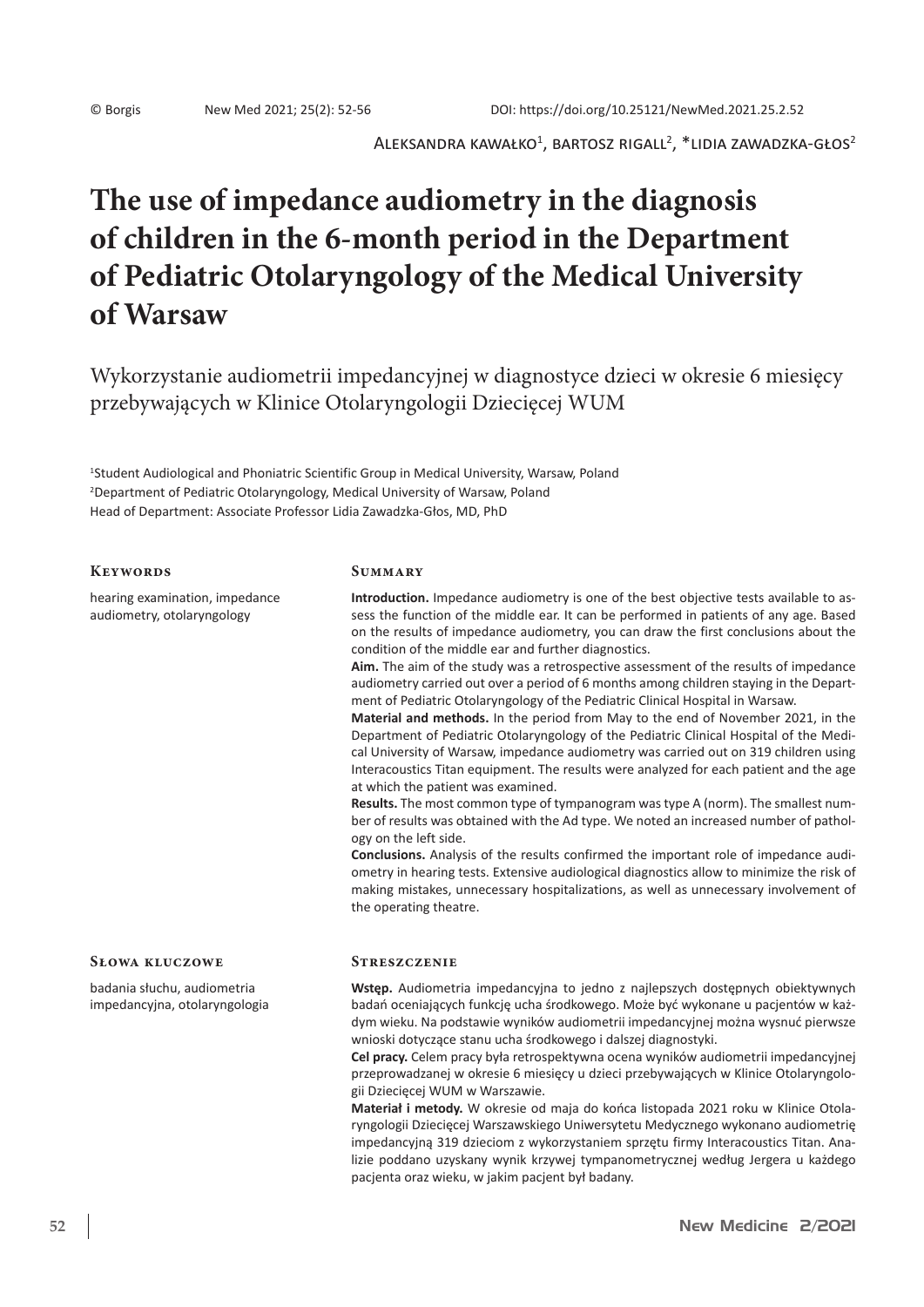**Dyskusja.** Najczęstszym typem tympanogramu był typ A (norma). Najmniejszą ilość wyników uzyskaliśmy przy typie Ad. Odnotowaliśmy zwiększoną częstość patologii po stronie lewej.

**Wyniki.** Analiza wyników potwierdziła istotną rolę audiometrii impedancyjnej w badaniach słuchu. Szeroka diagnostyka audiologiczna pozwala zminimalizować ryzyko popełnienia błędów, niepotrzebnych hospitalizacji i zbędnego angażowania bloku operacyjnego.

## **Introduction**

Impedance audiometry is the most widely used objective, non-invasive examination of the function of the middle ear. This test is used in audiological diagnosis from newborns to the elderly. Simplicity, short execution time and automation are the decisive features, which prove the superiority of AI over other hearing tests.

The whole examination consists of two parts: tympanometry and measurement of the stapedius muscle reflex. The impedance audiometry has the greatest value when its components are interpreted together. This allows to fully visualize the clinical condition of the patient.

The impedance in tympanometry describes the sum of the resistances in the path of sound from the external environment to the inner ear. The individual elements of the human ear, their mass and elasticity affect the impedance value. They are components of the chain through which the acoustic wave passes. The mass in this system is mainly made by the auditory ossicles with the eardrum. The connections between all of the elements, as well as the mobility of the stapes footplate, determine the resilience (1).

Impedance audiometry testing is mainly used in:

- diagnostics of otosclerosis, otitis media with effusion, extracochlear hearing disorders,
- assessing the function of the auditory trumpet,
- topodiagnosis of facial nerve palsies,
- to assess the presence of a loudness compensation symptom (2-4).

It should be borne in mind, that the examination will be objective only, if the continuity of the eardrum is preserved and the lumen of the external auditory canal is completely sealed by the probe. The lack of tightness makes it difficult to take a correct measurement, because the air flows out through the existing gap.

The main recording of impedance audiometry is the tympanometry curve. During the examination, pressure is artificially induced in the external auditory canal causing the eardrum to deflect. The peak of the tympanogram shows the pressure, at which the eardrum has the highest compliance. The shape of the result allows you to direct the diagnosis by carrying a lot of valuable information. It should be noted, that a normal result does not exclude the existence of pathology (1, 5, 6).

There are five types of tympanometric curves (A, B, C, As, Ad) according to Jerger (fig. 1-5).

Curve A is the correct result.

Curve B raises doubts with its low amplitude and lack of peak. We encounter such a curve, for example, in exudative otitis media, adhesion otitis media, perforation or presence of ventilation tubes in the tympanic membrane, and external auditory canal obstruction as well as the presence of fluid behind the eardrum (7, 8).

Curve C is characterized by a leftward shift of the peak. This indicates an obstruction or dysfunction of the auditory trumpet, retraction of the eardrum, hypertrophy of the 3<sup>rd</sup> tonsil, or upper respiratory tract infections and allergic rhinitis.



**Fig. 1.** Curve A (5)



**Fig. 2.** Curve B (5)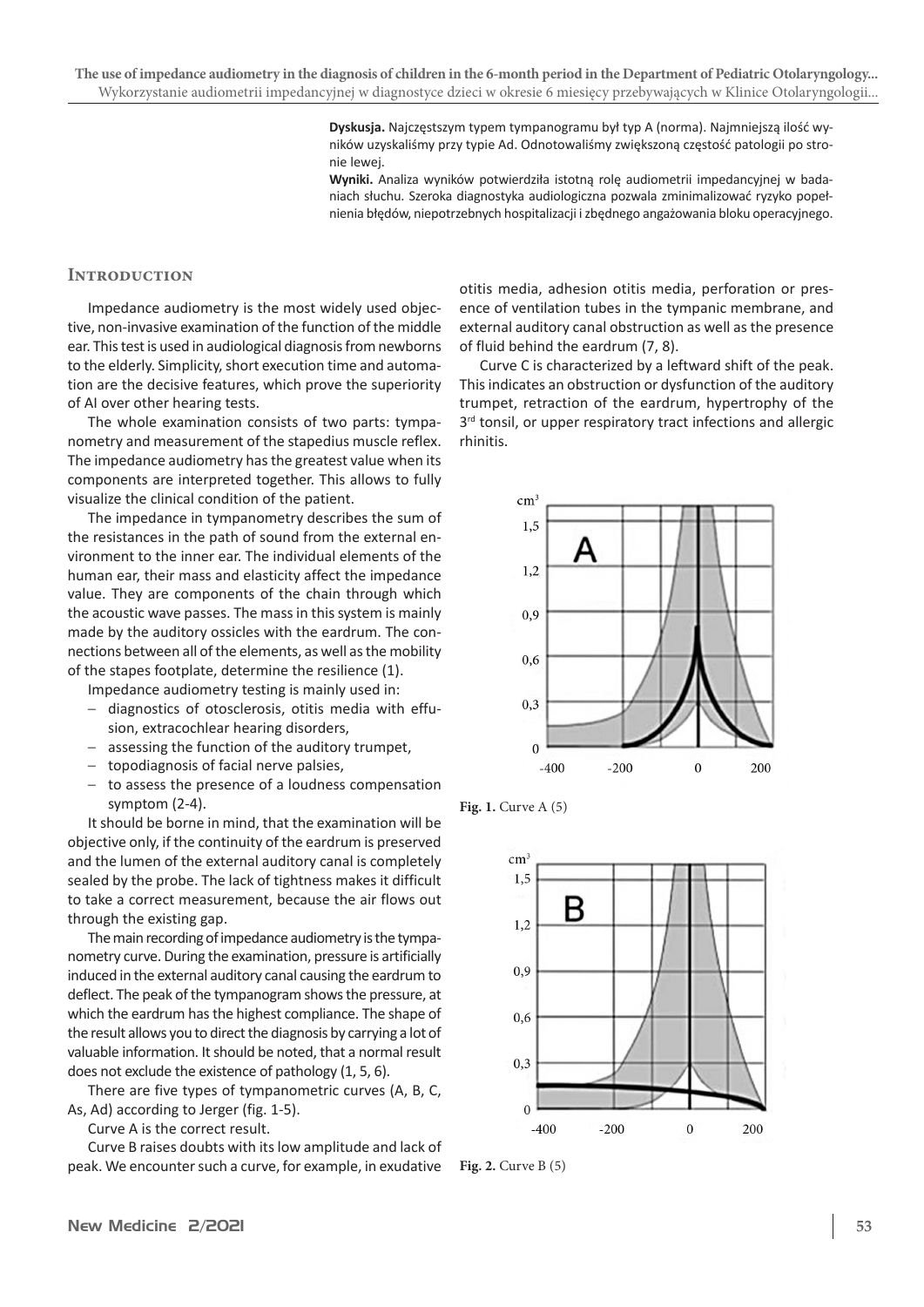

**Fig. 3.** Curve C (5)



**Fig. 4.** Curve As



Curve As is slightly flattened. This result may be within the correct range in infants. If the patient is older, diagnosis for otosclerosis, cholesteatoma or exudative otitis should be performed.

Curve Ad is characterized by an extremely high amplitude with an indeterminate peak. This raises suspicion of a rupture of the ossicular chain, flaccidity of the eardrum or both. If the patient is a newborn then the result should be considered as a normal.

The stapedius muscle reflex is triggered by the administration of a strong auditory stimulus. It is bilateral, meaning that when one ear is stimulated, the reflex appears on both sides. Recording of the reflex threshold can be done ipsi- and contralaterally. The contralateral method is more accurate and preferred for diagnosis as an indicator of conductive hearing loss. Analysis of obtained results is very useful in differential diagnosis and topodiagnosis of auditory nerve palsy (9-11).

## **Aim**

The aim of the study was a retrospective assessment of the results of impedance audiometry carried out over a period of 6 months among children staying in the Department of Pediatric Otolaryngology of the Pediatric Clinical Hospital in Warsaw.

#### **Material and methods**

Between May and the end of November 2021, impedance audiometry was performed on 319 children in the Department of Pediatric Otolaryngology in the Pediatric Clinical Hospital of the Medical University of Warsaw. Patients were from the otolaryngology ward as well as patients from other wards within the hospital. The tests were performed in the hearing test laboratory with the use of Interacoustics Titan equipment (fig. 6).



**Fig. 5.** Curve Ad (5) **Fig. 6.** Titan by Interacoustics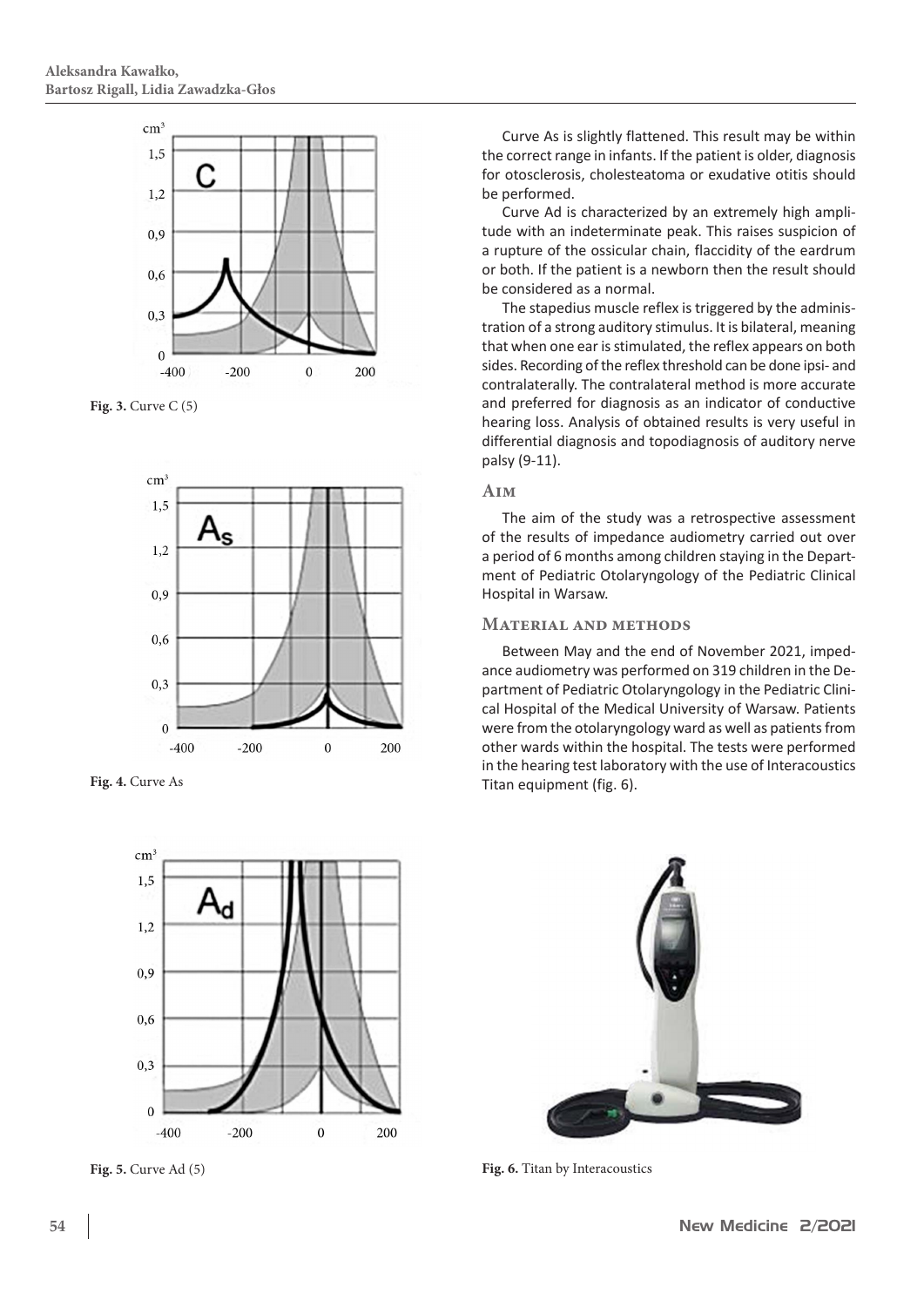**The use of impedance audiometry in the diagnosis of children in the 6-month period in the Department of Pediatric Otolaryngology...**  Wykorzystanie audiometrii impedancyjnej w diagnostyce dzieci w okresie 6 miesięcy przebywających w Klinice Otolaryngologii...

| <b>Type A</b> |                 | Type B             |     | Type C             |     | <b>Type As</b>     |    | <b>Type Ad</b> |          |
|---------------|-----------------|--------------------|-----|--------------------|-----|--------------------|----|----------------|----------|
| Right ear     | <b>Left ear</b> | Right ear Left ear |     | Right ear Left ear |     | Right ear Left ear |    | Right ear      | Left ear |
| 178           | 195             | 112                | 125 | 102                | 106 | 49                 | 42 |                |          |

**Tab. 1.** Summary of tympanograms from May to November 2021 (own elaboration)

In each patient tympanometry was performed with ipsilateral recording of stapedius muscle reflex with the tone of 226 Hz. Stapedius muscle reflex was tested with the following frequencies: 500, 1000 and 2000 Hz and intensity of 80, 85, 90, 95 and 100 dB. The results were analyzed for each patient and the age at which the patient was examined (12).

## **Results**

After analyzing all of the patients, the distribution of tympanometric curves is as follows in table 1.

Table 1 illustrates that the most common type of tympanogram is type A (normal). It is most common on the left side. The least frequent curve type in patients of our Clinic is Ad. It should be noted that the second most common type according to Jeger is type B, which indicates quite frequent presence of complications of acute otitis media. During this period (6 months) we noted an increased frequency of pathology on the left side in patients examined in our department.

Figure 7 shows the interdependence of the percentages of the different types of tympanograms obtained in the conducted studies.

In figure 8 it is clear, that the largest group of patients are children between the ages of 4 and 6 years. Another large group are patients in the age range of 0 to 3 years. The other groups represent a smaller proportion with the smallest range between 16 and 18 years.

#### **Discussion**

The results of tympanometry presented above confirm the important and very significant role of impedance audiometry in the diagnosis of various types of ear disorders. Comprehensive audiological diagnostics minimizes the risk of mistakes, unnecessary hospitalizations as well as unnecessary involvement of the operating theatre. It is our recommendation, that every patient presenting for ear surgery has a current impedance audiometry test or other current objective and subjective hearing tests. We believe that such action will allow us to quickly and effectively cure the patient from the ailment with which he reported to the department. It is also important to check during the follow-up examinations whether the treatment has brought the expected result.



**Fig. 7.** Percentage distribution of tympanogram types in patients examined in the Clinic from May to November 2021 (own elaboration)



**Fig. 8.** Percentage age distribution of patients examined in the Clinic from May to November 2021

In patients with healed exudative otitis media, we observed that eardrum compliance increased in all study groups; however, the greatest increase was seen in patients after drain placement. This suggests that treatment by drain placement accelerates the increase in middle ear susceptibility values (13).

#### **Conclusions**

Analysis of the results confirmed the important role of impedance audiometry in hearing tests. Extensive audiological diagnostics allow to minimize the risk of making mistakes, unnecessary hospitalizations, as well as unnecessary involvement of the operating theatre.